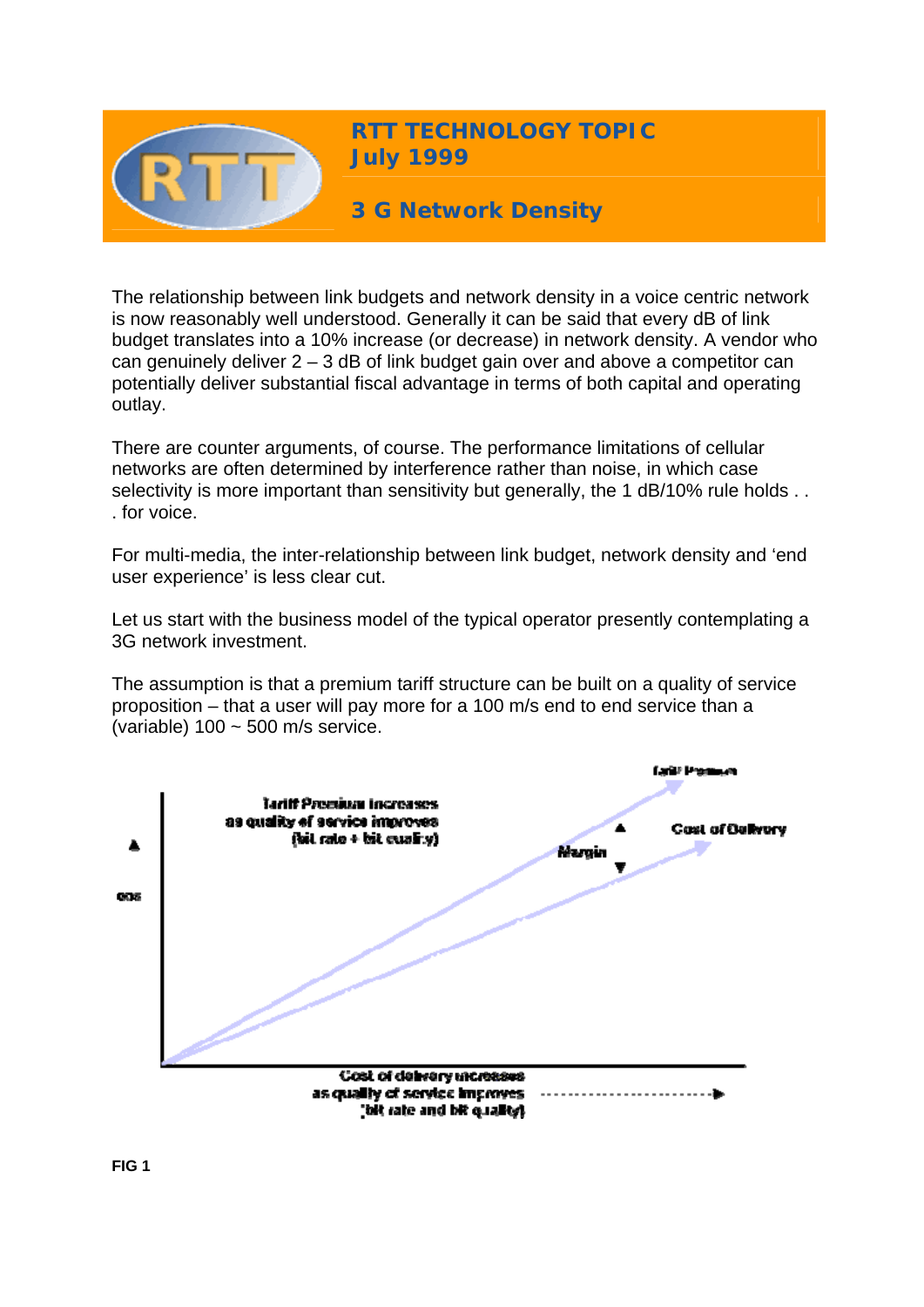The snag is that the cost of delivery increases as the quality of service improves. In the figure, we show the tariff premium increasing faster than the cost floor – this will not necessarily always be the norm!

Delivery cost increases as quality of service improves because the channel and the traffic on the channel has to be managed and delivered in a more deterministic (ie time controlled) manner.

Standard IP (Internet Protocol) over a channel which at some point in its end to end journey is band limited, struggles to meet precisely pre-defined quality of service criteria.

Traffic management session oriented protocols such as multi-protocol label switching, diffserve and RSVP address this problem by establishing virtual circuit switched paths through the packet switched network. In doing this, these protocols absorb bandwidth, degrade other users QOS and decrease channel utilisation.

If you make IP as deterministic as physical circuit switching the bandwidth utilisation is the same! The cost of delivering delay sensitive traffic increases as the delay sensitivity increases. This is true for wireline and wireless access networks.

For wireless, however, we have an additional issue to address – the quality and variability of the radio channel.

Most 3G cellular networks are being planned on the basis of delivering user information at bit error rates of between 1 in 10 $3$  and 1 in 10 $6$  at information rates of between 16 kbps and 2 Mbps.

## User Bit Error Rates - Performance Expectations

• Mobile  $1 \times 10^{-3}$  to  $1 \times 10^{-6}$ At sensitivity threshold, eq -102 dBm

 $1 \times 10^{21}$ 2 bit errors per 1000

- $\sim$  Fixed Access 1<sup>st</sup> Generation (eg Nortel Proximity)  $1 \times 10^{-6}$ (ITU-T BER objective for 64 kbps and to end 1 bit error per 1.000.000 fransmission)
- Fixed Access Second Generation (eq Airspan)  $1 \times 10^{7}$ 1 bit errer per 10.000.000
- Fixed Access third Generation (eg Tefedesic)  $1 \times 10^{-10}$ 1 bit error per 10,000,000,000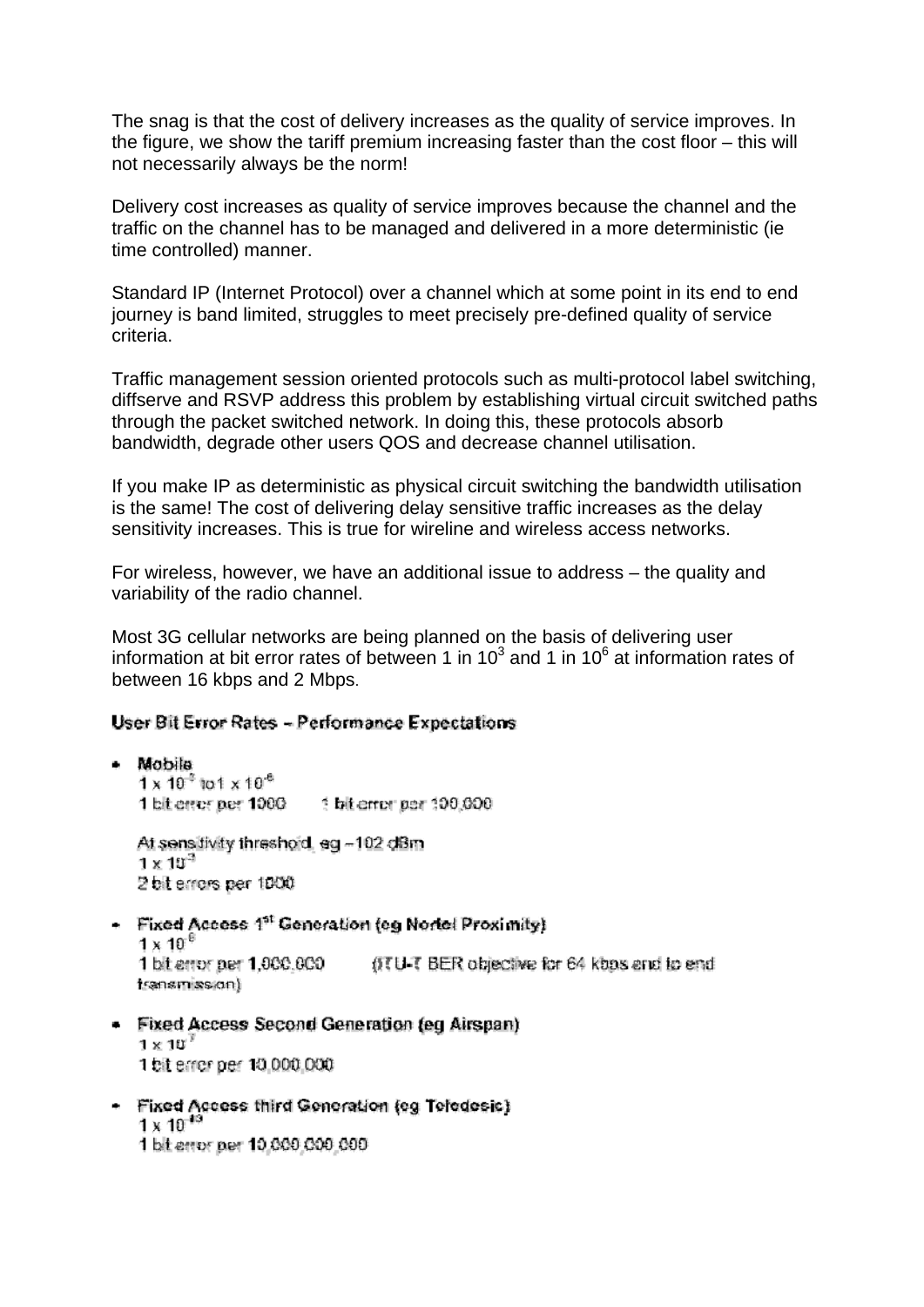On the wireline access side, two important trends need to be considered. Firstly, at the application layer, we are seeing a magnitude increase in compression ratio every 5 years. As of today, it is not unusual to see image and video streaming compression ratios of 70 to 1 in proprietary implementations. In 5 years, this is likely to be closer to 700 to 1. This content will be undeliverable over a 1 in  $10^6$  radio channel. Note also, that although the error rate could be reduced by error coding (send again protocols), this in turn would produce unacceptable, unsupportable variable delay.

Over the same 5 years (1999 – 2004), we will see the increasingly widespread adoption of ADSL on copper access networks.

ADSL delivers 8 M/bits downstream and 640 kbps upstream on a standard twisted pair. It does however need filters to be added to prevent interference to and from legacy POTS appliances. G-Lite will probably be more common in that it is in effect a form of splitterless ADSL, i.e. you don't need a home or office visit from a telco techno before you turn the thing on. The 'cost' is a relatively modest 1.5 M/bs downstream and 512 k/bits upstream, not very different from 3G wireless **but it will deliver this at a 1 in 1010 bit error rate (one bit error per 10 billion bits)**.

Note that in effect, ADSL and G-Lite are translating the benefits of frequency planning and frequency re-use (previously the advantage of wireless) to the wireline copper access side.



If the 3G business model is based on the notion that radio access should provide an equivalent 'wireless user experience' to that enjoyed by a user connected to a wireline termination then a 1 in 10<sup>10</sup> bit error rate has to be the wireless access benchmark and that benchmark in itself will not stand still – fibre can deliver 1 in  $10^{12}$ – a virtually errorless channel.

Which brings us back to the issue of network density. Assuming the same latency performance, moving from 1 in 10 $3$  to 1 in 10 $6$  bit error rate requires an additional 3 dB of link budget gain, moving from 1 in 10 $^6$  to 1 in 10 $^9$  needs an extra 3 dB, moving from 1 in 10 $9$  to 1 in 10<sup>12</sup> needs an extra 3 dB (double the power, double the power,